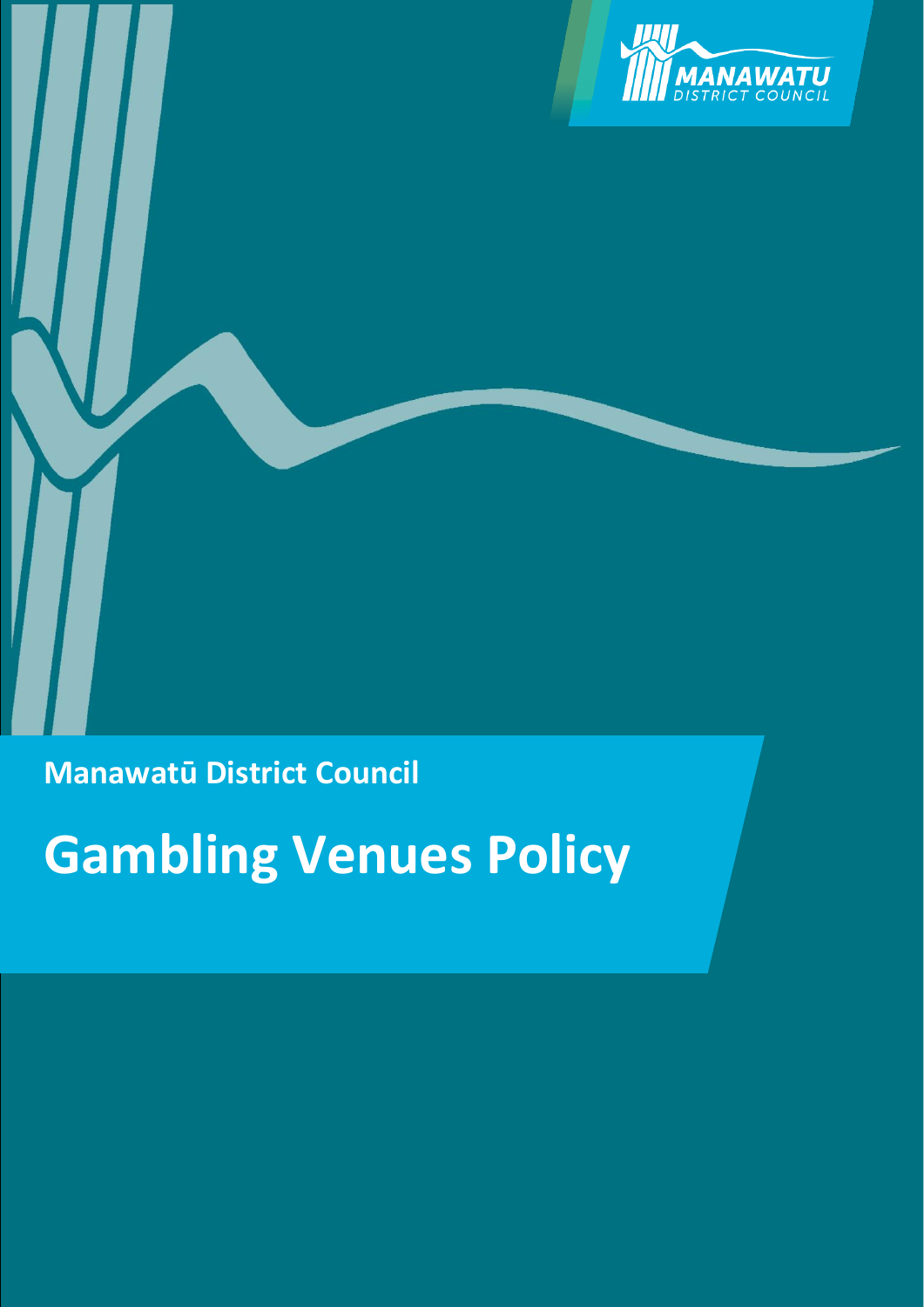## **Contents**

| Type of policy               | Governance     |
|------------------------------|----------------|
| Policy dated (adopted)       | 18/09/2014     |
| Policy updated / Reconfirmed | 2/09/2021      |
| <b>Policy Section</b>        |                |
| Policy review due            | September 2024 |

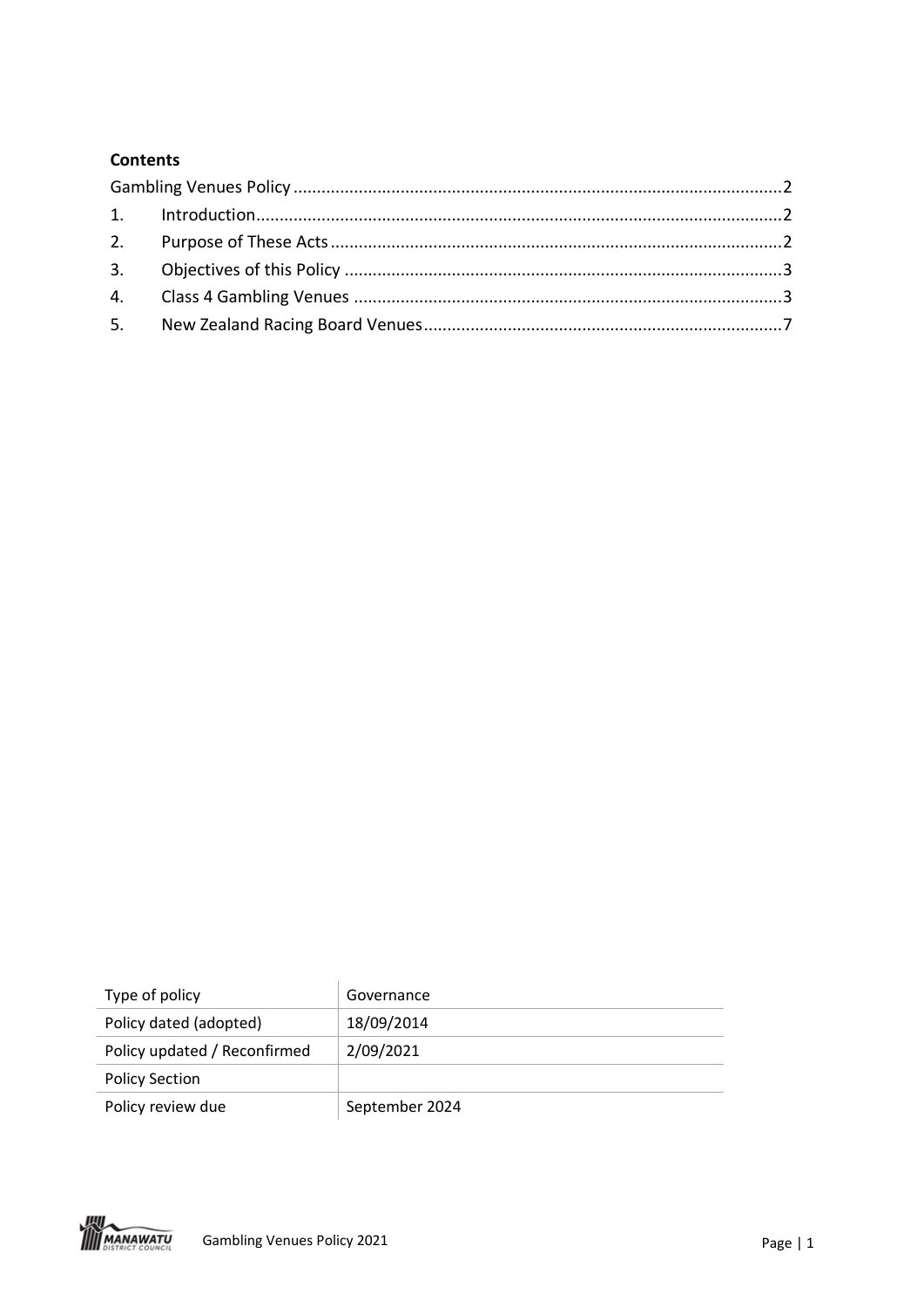# <span id="page-2-0"></span>**Gambling Venues Policy**

## <span id="page-2-1"></span>**1. Introduction**

- 1.1.1 This Policy is prepared under Section 101 of the Gambling Act 2003 and Section 96 of the Racing Industry Act 2020. This legislation requires all territorial authorities to adopt policies on Class 4 gambling venues (gaming machine sites) and TAB venues, and to review those policies at least every three years. The Manawatū District Council's Gambling Policy was originally adopted by Council on 1 April 2004. This Policy replaces the Gambling Venue Policy that was made operative on 22 February 2018 and will take effect from 2 September 2021.
- 1.1.2 The Gambling Act and Racing Industry Act give Councils the ability to limit the number of venues and gaming machines, having regard to the social impact of gambling in the District. In relation to a Class 4 gambling venue, a corporate society is required to apply to the Manawatū District Council for consent in the following circumstances:
	- To increase the number of gaming machines that may be operated at a Class 4 venue
	- To establish a new Class 4 venue where a licence has not been held by any corporate society for the venue within the last 6 months; or
	- To change the venue to which a Class 4 venue licence currently applies.
- 1.1.3 Council consent is part of the licensing requirements of the Department of Internal Affairs.
- 1.1.4 In accordance with s93 of the Racing Industry Act 2020, a consent is required from the Manawatū District Council (Council) if TAB NZ (TAB) proposes to establish a TAB venue within the Manawatū District.

# <span id="page-2-2"></span>**2. Purpose of These Acts**

## **2.1. The Gambling Act 2003**

- 2.1.1. The Gambling Act has eight purposes, with Councils being given the ability by Parliament to assist in achieving four of these, namely:
	- Controlling the growth of gambling
	- Preventing and minimising harm from gambling, including problem gambling
	- Facilitating responsible gambling

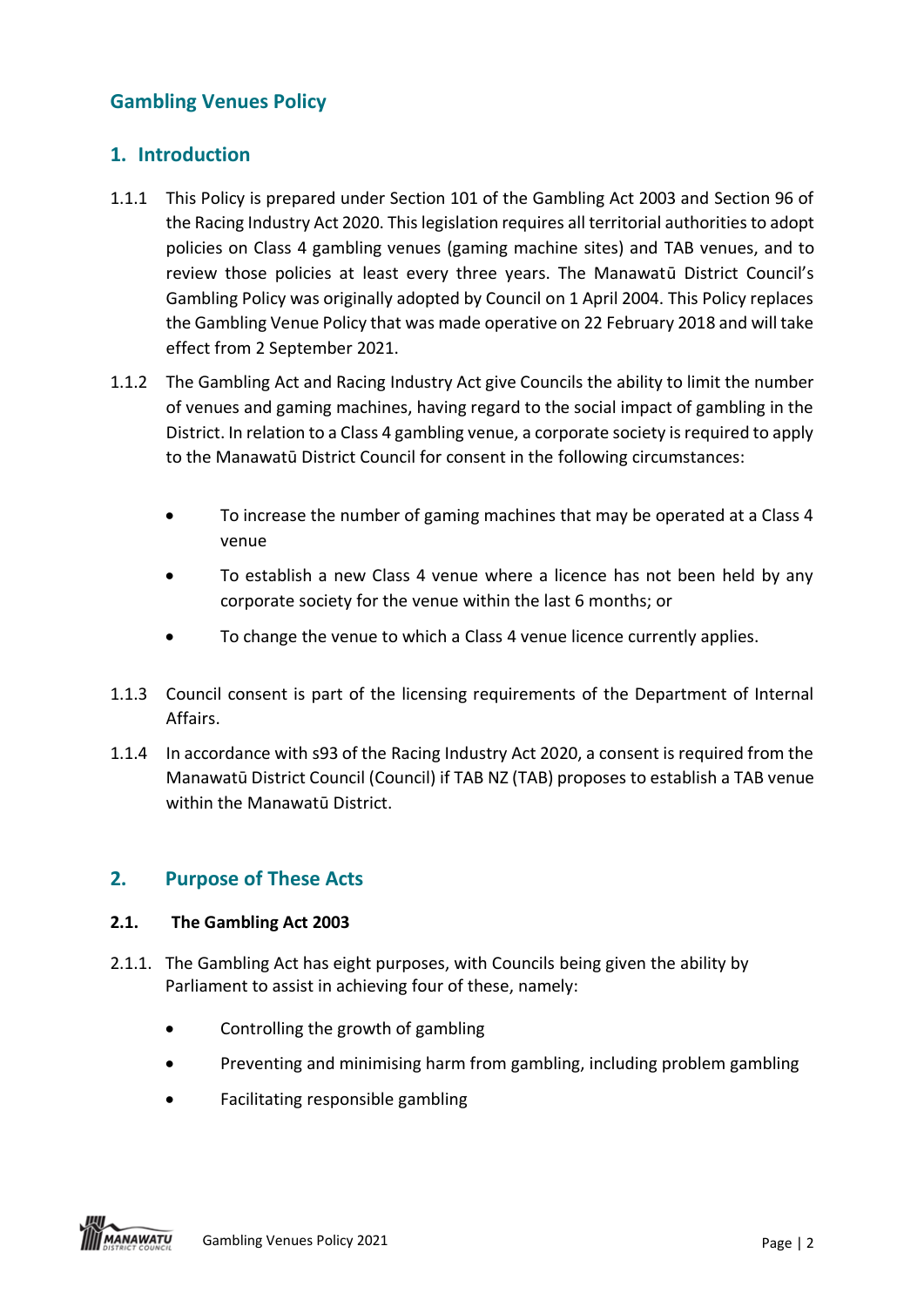• Facilitating community involvement in decisions about the provision of gambling.

## **2.2. The Racing Industry Act 2020**

- 2.2.1. The purpose of the Racing Industry Act 2020 is:
	- to provide effective governance arrangements for the racing industry; and
	- to promote the long-term viability of New Zealand racing; and
	- to facilitate betting on galloping, harness, and greyhound races, and other sporting events; and
	- ensure that the value of racing property is retained in the industry and is used for maximum industry benefit; and
	- prevent and minimise harm from gambling conducted under this Act, including harm associated with problem gambling.

# <span id="page-3-0"></span>**3. Objectives of this Policy**

- 1. This Gambling Venue Policy has the following objectives:
- 2. To provide the Manawatū District Council and the community with influence over the location and operation of Class 4 gambling venues and TAB venues within the Manawatū District.
- 3. To provide opportunities for people to participate in machine gambling and betting on galloping, harness and greyhound races and other sporting events within the Manawatū District
- 4. To ensure that the local community may continue to access funding from the proceeds of Class 4 gaming in the District
- 5. To have regard to the social impact of gambling within the Manawatū District, including the cumulative effects<sup>1</sup> of additional opportunities for gambling.
- 6. To minimise harm from gambling, including problem gambling.

# <span id="page-3-1"></span>**4. Class 4 Gambling Venues**

## **4.1. General**

- 4.1.1. An applicant for Council consent under this policy must:
	- 1. Meet the application requirements specified in this policy;
	- 2. Meet the fee requirements specified in this policy; and

 $\overline{\phantom{0}}$ <sup>1</sup> Section 96(4)(a) of the Racing industry Act 2020 and Section 101(4)(d) of the Gambling Act 2003 require Territorial Authorities to have regard to the cumulative effects of additional opportunities for gambling in the District.

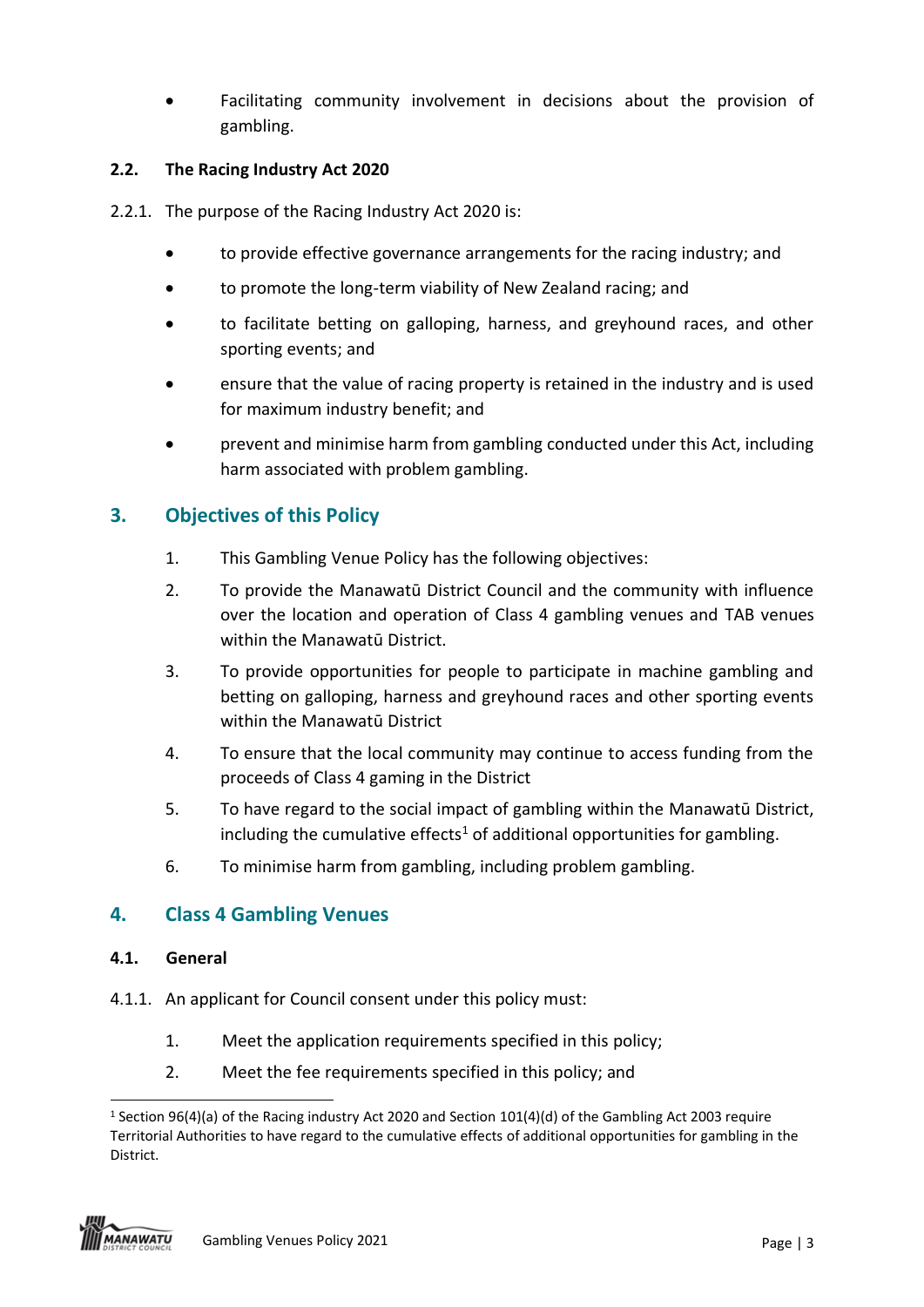3. Meet the requirements in Clause 4.5 below.

### **4.2. Permitted Locations**

**Note:** *It is acknowledged that the Manawatū District Plan is being reviewed sectionally (by Zone Chapter). It is noted that the Village Zones and the Recreation Zone will be subject to a future Schedule 1 process under the Resource Management Act 1991. Consequently, the existing Zone provisions referred to in clauses 4.2.3 and 4.2.4 below may be updated, modified or deleted.*

*Prior to Plan Change 46 (PC46) the District Plan did not specifically provide for Class 4 gambling venues in the Village Zones but such facilities were generally provided as part of a "tavern," "place of assembly" or "restaurant." The definition of "place of assembly<sup>2</sup> " was replaced by "Community Facilities" and the definition of "Restaurant<sup>3</sup> " was been replaced by "Entertainment Facilities" through PC46.*

*The District Plan definition of "Entertainment Facilities" includes "casino and electronic gaming facilities." However, the operative rules in the Village Zone have not yet been amended to reference these new definitions that were introduced through PC46. The Village Zone Rules will be reviewed through Plan Change A, with consultation scheduled for 2021.*

- 4.2.1. No Class 4 gambling venue may be established closer than 100 metres to the entrance to any school, early childhood centre, after school care facility, kindergarten, place of worship or other community facility<sup>4</sup>.
- 4.2.2. Class 4 gambling venues may be established within the Inner and Outer Business Zones within the Feilding CBD and in the Manfeild Park Zone, as defined in the Manawatū District Plan, subject to meeting the general conditions of this policy, and the requirements of Clause 4.4 below.
- 4.2.3. Class 4 gambling venues are permitted to establish as ancillary activities within venues that primarily function as Entertainment Facilities on sites zoned Village with identified frontage under the Manawatū District Plan<sup>5</sup>, subject to:
	- a) Compliance with standards for permitted and controlled activities in the District Plan; and
	- b) Meeting the general conditions of this policy; and
	- c) the requirements of Clause 4.4 below.

<sup>5</sup> Refer to the list of Permitted Activities in operative Rule B2 2.1.1 B as at the time this policy was drafted.



l

<sup>2</sup> The District Plan definitions of "Place of Assembly" included "land and/or buildings which are used by people to assemble for …entertainment…and includes any such premises which are licensed under the Sale of Liquor Act."

<sup>&</sup>lt;sup>3</sup> The definition of "restaurant" included "restaurant premises with an on licence under the Sale of Liquor Act." <sup>4</sup> The 100 metre distance is measured from the edge of the building that houses the Class 4 venue in a straight line in all directions. This clause does not apply to Class 4 Venues located in the Feilding CBD.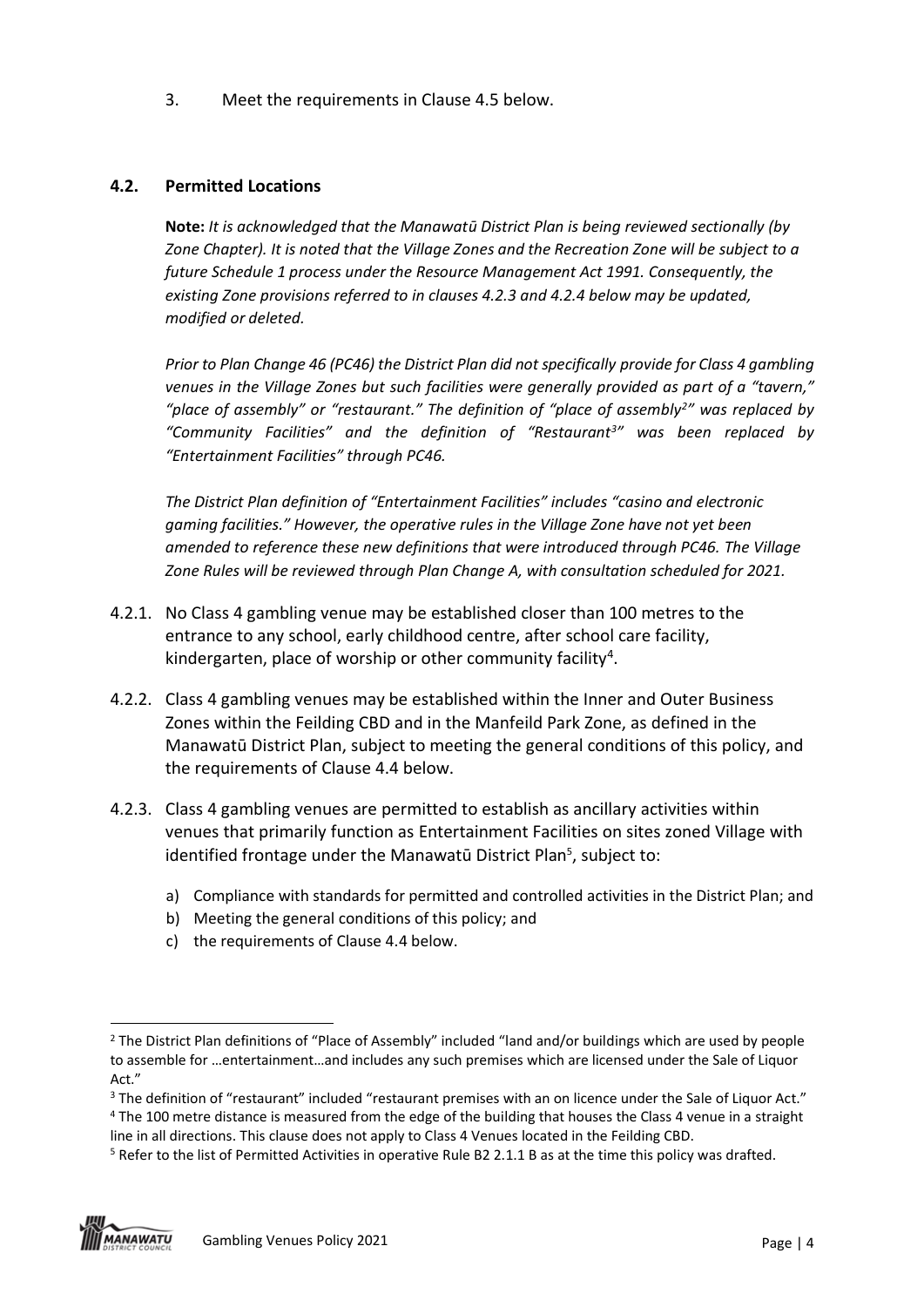- 4.2.4. Class 4 gambling venues may be established in sports clubrooms on sites zoned Recreation under the Manawatū District Plan, subject to:
	- a) Obtaining a Discretionary Resource Consent; and
	- b) Meeting the general conditions of this policy; and
	- c) the requirements of Clause 4.4 below.
- 4.2.5. Class 4 gambling venues may not be established in any zone other than as specified above.
- 4.2.6. No gaming machines shall be sited so that they are wholly or partly visible from the street or footpath outside the premises.

#### **Relocation Clause**

4.2.7. Where an existing Class 4 gambling venue is ceasing to operate, the Council may, at its own discretion, allow the transfer of existing venue conditions to another location that meets the criteria of existing policy.

#### **4.3. Applications**

- 4.3.1. Applications for Council consent must be made on the approved form and must provide:
	- a) Name and contact details of the corporate society applying for the new or amended Class 4 venue licences;
	- b) Street address of premises proposed for the licence;
	- c) Proposed trading name (if any) and ownership details for the premises;
	- d) Number of gambling machines to be installed;
	- e) Details on the frequency of distribution of gaming funds to the community;
	- f) Whether the premises is within 100 metres of the entrance way to any school, early childhood centre, kindergarten, after school care facility, place of worship or other community facility;
	- g) Proximity of the premises to other licenced Class 4 venues;
	- h) Evidence that the premises are authorised under the Sale and Supply of Alcohol Act 2012 for the sale of alcohol for consumption on the premises;
	- i) A site plan covering both gambling and other activities proposed for the venue, including details of each floor of the venue;
	- j) Evidence of police approval for owners and managers of the venue; and
	- k) Evidence of the primary purpose of the venue.

#### **4.4. Numbers of Gaming Machines Allowed**

- 4.4.1. Subject to the restriction on number of machines in 4.4.2 below:
	- New venues shall be allowed a maximum of 9 gaming machines;

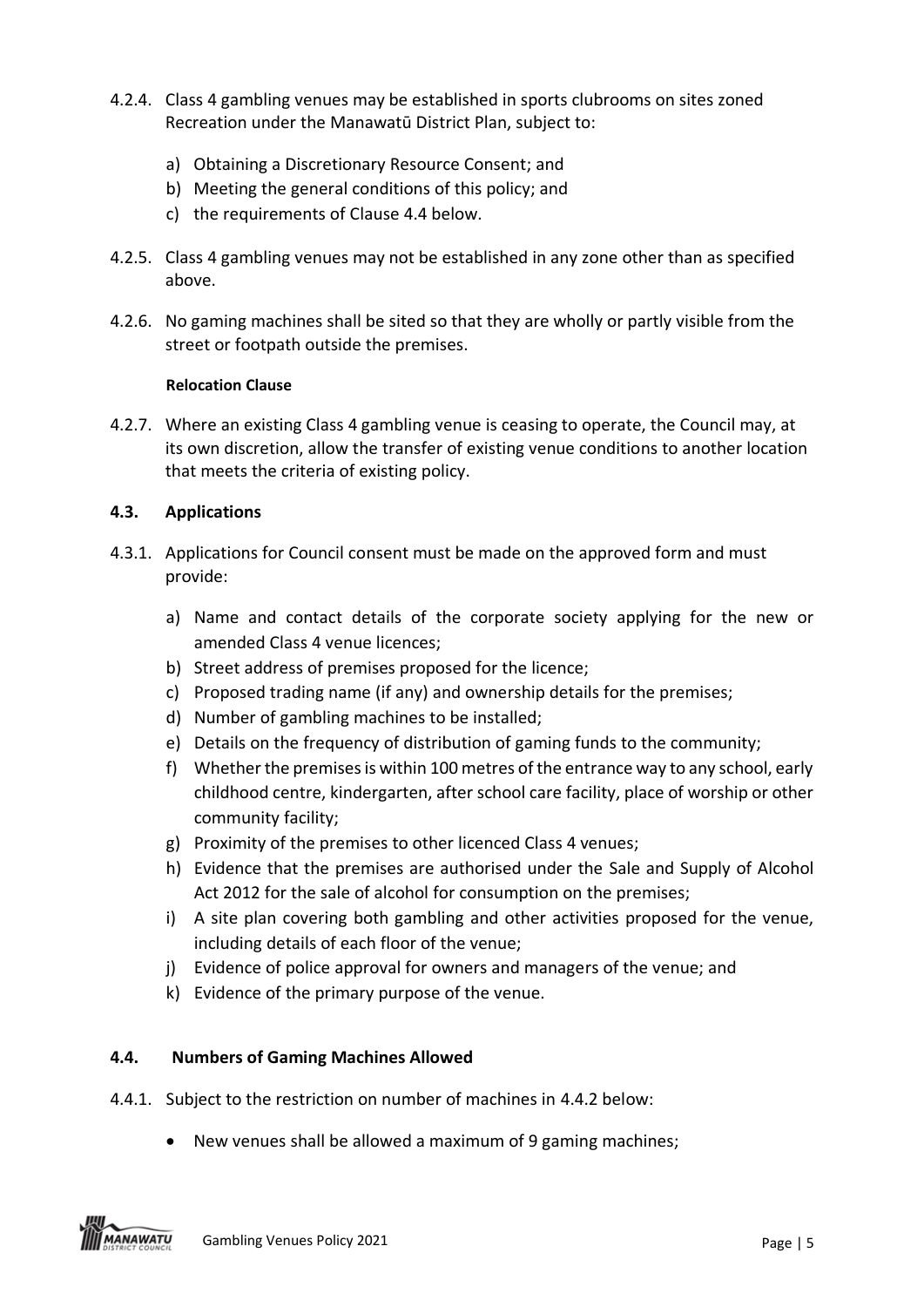- Existing venues with licences issued prior to 17 October 2001 shall be allowed to increase the number of machines operated at the venue to a maximum of 18.
- Existing venues, with licences issued after 17 October 2001 and operating fewer than 9 gaming machines, shall be allowed to increase the number of machines operated at the venue to 9.
- Clubs that obtained a venue licence after 17 October 2001 may apply under section 96 of the Act to operate up to 18 machines.
- Clubs that merge shall be allowed to increase the number of machines operated at a venue in accordance with section 95 of the Gambling Act 2003.
- 4.4.2. No new consents will be granted where granting of the consent would result in the total number of machines with consent to operate in the district exceeding 90.

## **4.5. Primary Activity of Class 4 gambling venues**

- 4.5.1 The primary activity of any Class 4 gambling venue shall be:
	- a) For the sale of liquor or the sale of liquor and food;
	- b) For a Chartered Club or Returned Services Association,
	- c) For sporting activities, or
	- d) For the operation of the TAB.
- 4.5.2 The primary activity of any Class 4 gambling venue shall not be one which is associated with family or children's activities**.**

## **4.6. Notification of Changes**

4.6.1. The consent holder shall notify the Manawatū District Council of any changes in the Society or Trust who operate the machines at the Class 4 venue.

## **4.7. Decisions By The Manawatū District Council**

4.7.1 Decisions must be issued within 30 working days of receipt of the application and shall specify the number of machines permitted and their location.

## **4.8. Application Fees**

- 4.8.1 Application fees will be set by the Manawatū District Council from time to time, pursuant to Section 150 of the Local Government Act 2002, and shall include consideration of:
	- a) The cost of processing the application, including any consultation involved;
	- b) The cost of monitoring provision of information;
	- c) The cost of an initial review after one year of any new class 4 gambling venue and thereafter triennially.

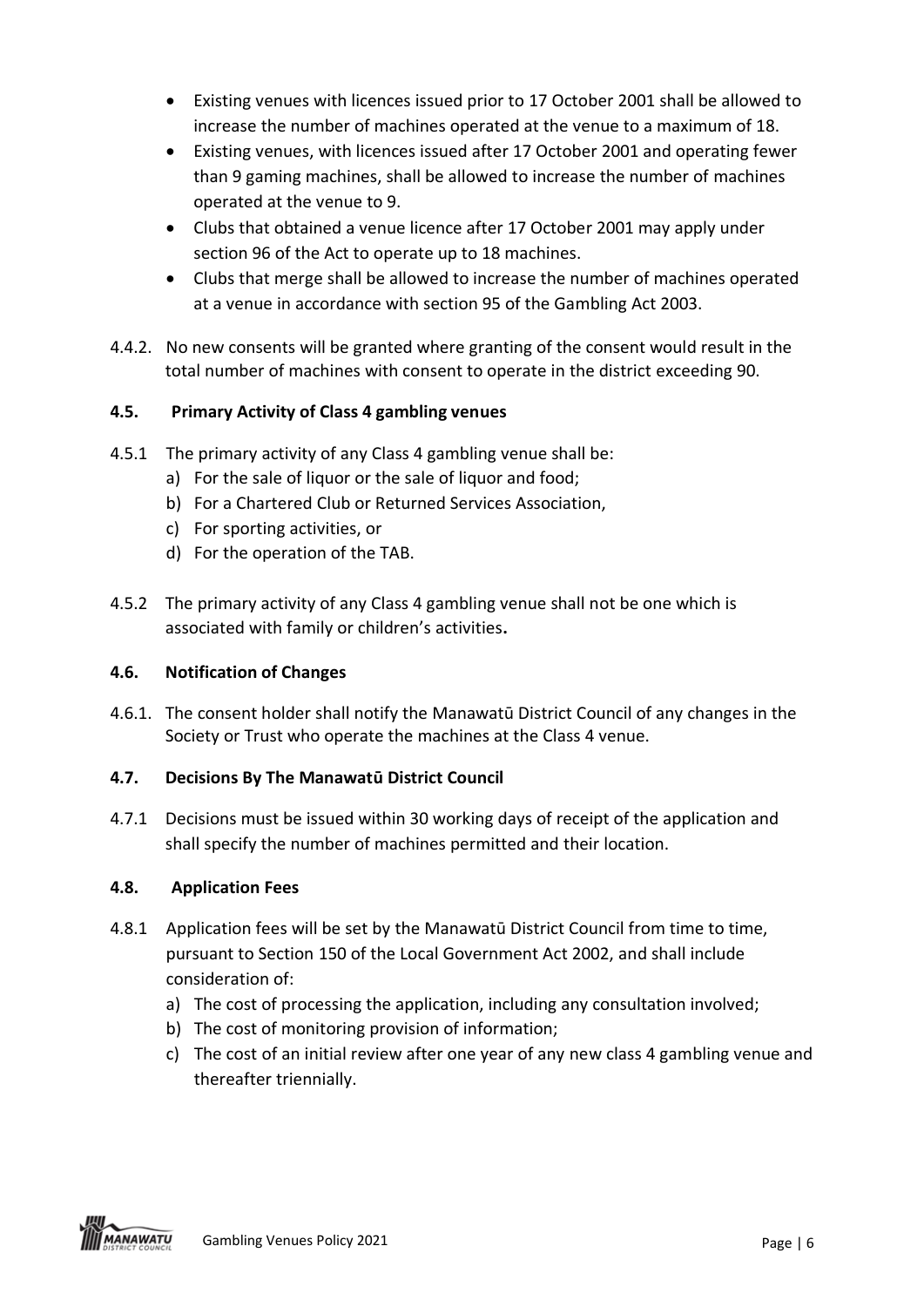# <span id="page-7-0"></span>5. **TAB Venues**

- 5.1.1. New TAB venues may be established in the Manawatū District within the Inner or Outer Business Zones (Feilding CBD) or the Manfeild Park Zone subject to being no closer than 100 metres to the entrance to any school, early childhood centre, after school care facility, kindergarten, place of worship or other community facility.<sup>6</sup>
- 5.1.2. The number of gaming machines at any such venue is subject to Clause 4.4.1 and 4.4.2 above.

### **5.2. Application Requirements**

- 5.2.1. Applications for Manawatū District Council consent must be made on the approved form and must provide:
	- a) Name and contact details of the applicant
	- b) Street address of premises proposed for the Board venue;
	- c) Proposed trading name and ownership details for the premises;
	- d) Evidence that the premises are authorised under the Sale and Supply of Alcohol Act 2012 for the sale of alcohol for consumption on the premises, or be a NZ Racing Board venue;
	- e) A site plan covering both gambling and other activities proposed for the venue, including details of each floor of the venue;
	- f) Evidence of police approval for owners and managers of the venue;
	- g) Evidence of the primary purpose of the venue; and
	- h) A declaration that the purpose of the premises is not to provide family or children's activities.

#### **5.3. Decisions By The Manawatū District Council**

- 5.3.1. Must be issued within 30 working days of receipt of the application to both the Board and the Secretary of Internal Affairs. Applications will be dealt with, and decisions made, by the Authorised Council Officer<sup>7</sup>.
- 5.3.2. The applicant may appeal a decision made under this policy. Appeals will be considered by the Chief Executive in consultation with the General Manager – Corporate and Regulatory.

#### **5.4. Application Fees**

5.4.1. Application fees will be set by the Manawatū District Council from time to time, pursuant to Section 150 of the Local Government Act 2002, and shall include consideration of:

<sup>&</sup>lt;sup>7</sup> The Authorised Council Officer shall be the Alcohol Licensing & Monitoring Officer or other authorised officer.



 $\overline{\phantom{0}}$ 

 $6$  The 100 metre distance is measured from the edge of the building that houses the Board venue in a straight line in all directions.